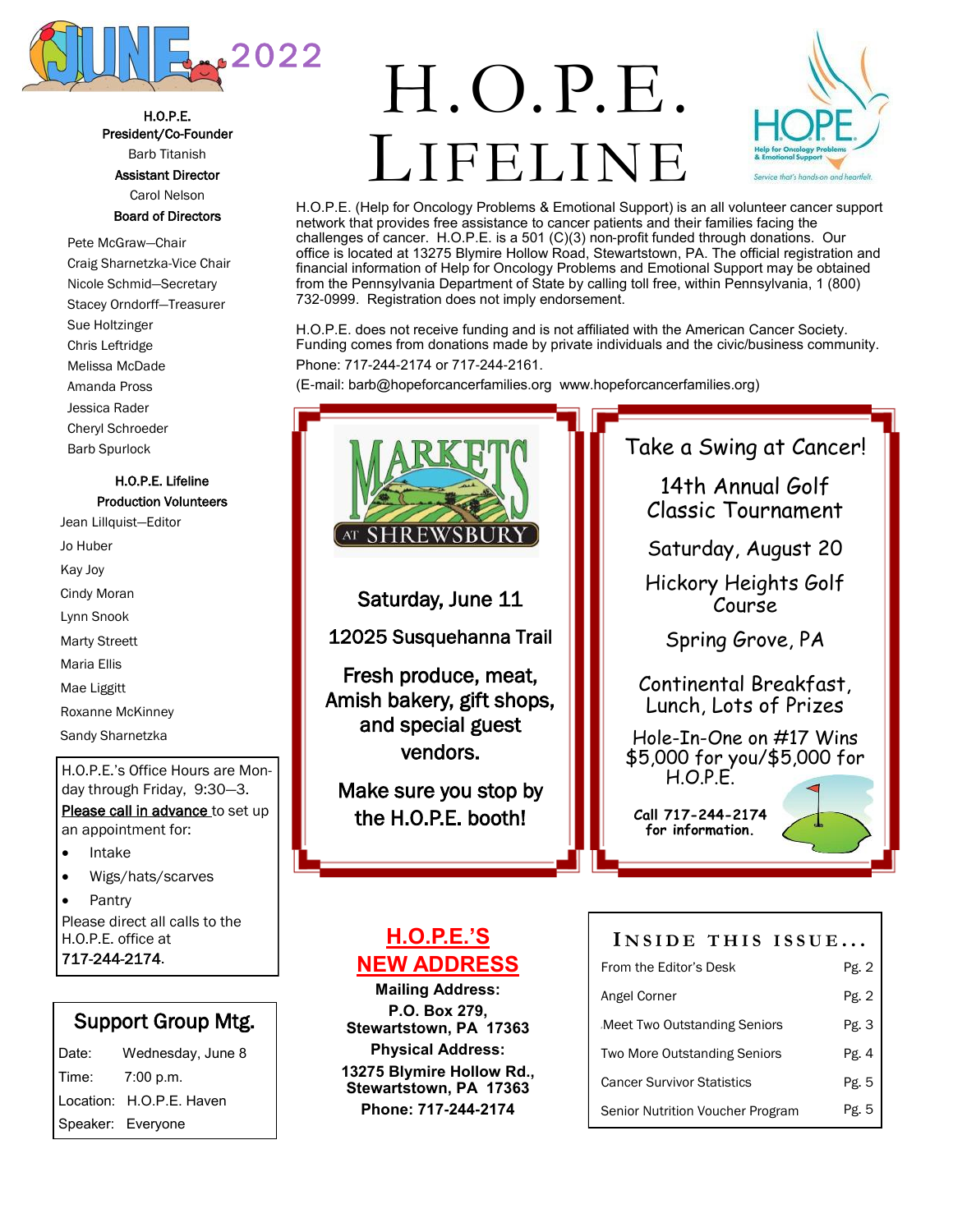### **F R O M T H E E D I T O R ' S D E S K**

Whew, what a May! And wow, what a May! It included a banquet, two dances, an online fundraiser, and scholarship presentations to four wonderful high school seniors. We raised money and mingled with lots of interesting, fun people.

Our Voices for Hope Banquet was a huge success as ever. Leigh Hurst, author of the book "Say Something Big: Feel Your Boobies. Find Your Voice," spoke movingly about the importance of selfexams and self-advocacy. Leigh diagnosed her breast cancer when she was only 33 (she discovered the lump at age 31 but was dismissed by doctors). Her book, which is available at H.O.P.E., features the stories of five breast cancer survivors whom Leigh met through her Feel Your Boobies foundation.

Two nights later over a 150 people gathered at the Eureka Volunteer Fire Department to enjoy an evening of country music and dancing and lots of tasty refreshments. Sandwiched in between those two live events was the online Give Local York, a 24-hour fundraiser for a myriad of local charitable organizations in the York County area. H.O.P.E. is grateful to the many, many generous donors who together contributed around \$10,000 in the one-day drive. Just a week after the benefit dance at Eureka was the popular Adult Prom, held at Wyndham Gardens in York. Over 300 people attended this evening of dancing and dining. A photo booth captured the moment for the attendees who were dressed in their finest. Special thanks go to Ashley Crouse and her committee who spent nearly a year planning and putting together this affair that raised over \$11,000 for H.O.P.E.

We mentioned the scholarship presentation that also took place in May. Every year for nearly two decades H.O.P.E. has been awarding scholarships to four outstanding high school seniors whose lives have been directly impacted by cancer, either their own or that of someone in their immediate family. Every year we receive 40 or more applications and the committee has to somehow select only four recipients from all of those. It is never easy. We'd like to recognized our committee of three who spend hours reading these applications and discussing their merits. Each application includes an essay by the student and three recommendation letters, as well as the usual course and grade statistics. We thank former educator Tom McShane, retire local businessman Bob Scarborough, and former educator Scott Sharnetzka for their time and diligence in selecting the four most outstanding candidates. These guys are given less than six weeks to complete this sensitive task. Bob Scarborough told Barb that before he sits down to read them he makes sure he has a full box of Kleenex because the students' essays are so moving. On pages three and four of this issue you get to know a little bit about these remarkable kids and see what makes them so exceptional.

And now a Haven update. Everything looks great and finishing touches are being applied. Barb is especially thrilled with the Veterans' Garden, located on the side lawn next to the fire pit. One donor, who is retired from the military, provided the flowers and bench, and the New Freedom VFW donated the money to purchase the eagle. In the back of this majestic eagle is an American flag that will be illuminated by lights from the top and bottom, a fitting beacon for our Haven for cancer patients and their families. (P.S.—We're planning to invite our first guest families later in June. More details to come on our website and facebook page.)

### **H . O . P . E . ' S A N G E L C O R N E R B Y B A R B T I T A N I S H , P R E S I D E N T & C O - F O U N D E R H . O . P . E .**

As you read in the **Editor's Desk** above, the beginning of May was a busy time for HOPE. We need to thank a few people for their involvement in these events. On May 5th we held the 16th Annual Voices for HOPE Banquet. We wish to thank Heather McAuliffe and her commit-



tee for arranging such a wonderful event. The following day was Give Local York and we need to thank all the generous individuals who donated in support of HOPE. Then Saturday night, we were honored to receive the proceeds from the Country Dance organized by Barb Spurlock and her family and friends. The following Saturday was the Adult Prom organized by Ashley Crouse and her committee who hosted over 300 people at the Wyndham Hotel for

a night of fun and dancing. I wish I could list everyone by name but that would be impossible. We do thank everyone for the time and energy you put into all these events. You all have earned your Angel Wings.



*"To give without any reward or any notice, has a special quality of its own.*

> - Anne Morrow Lindbergh

*If you would prefer to receive our newsletter by email (and help us save postage), please send a note to our Assistant Director Carol Nelson, at assistant@hopeforcancerfamilies.org, and she'll put you on our list. (And it will have color!) Thanks!*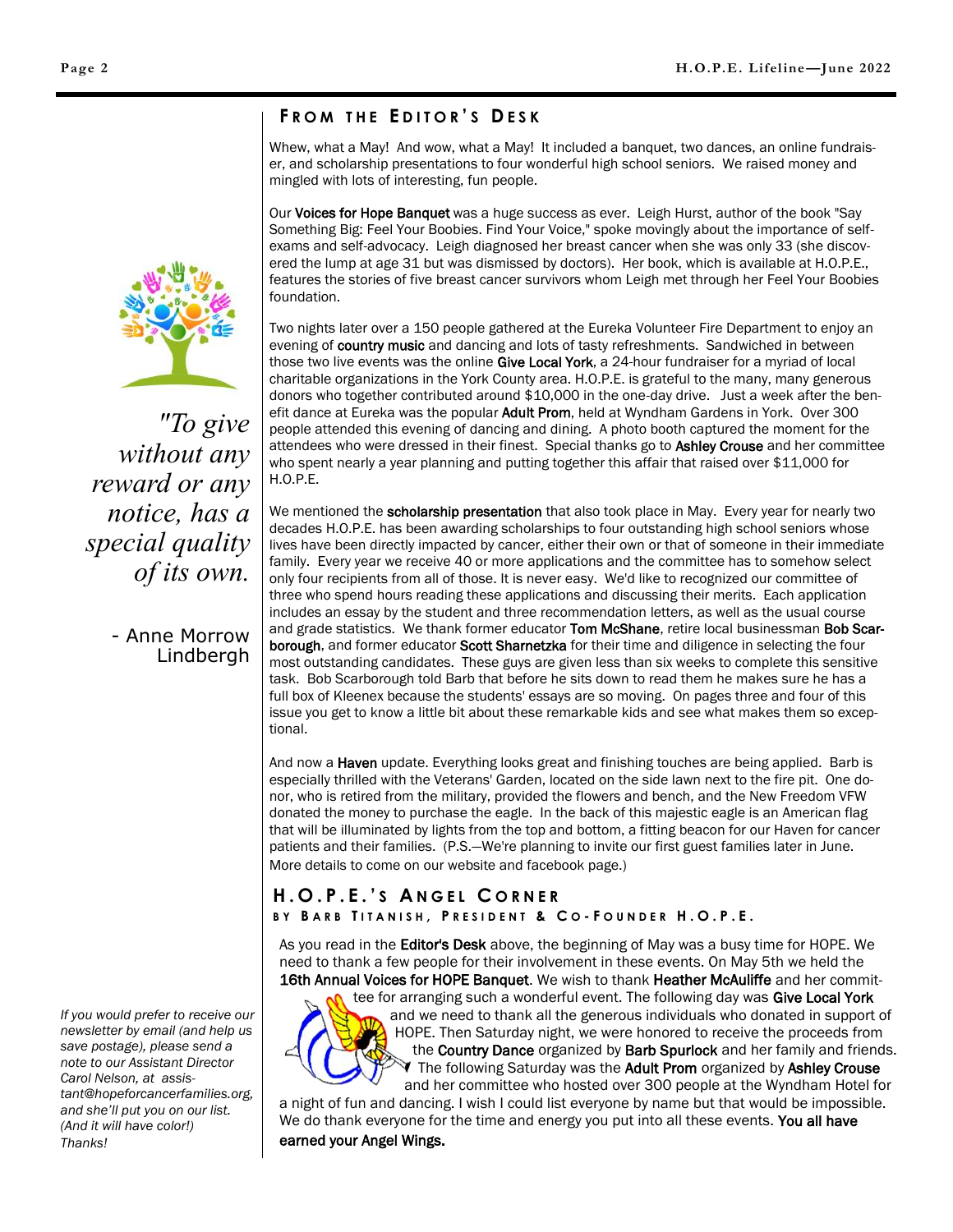# Introducing Four Outstanding High School Seniors

In the shadow of an ongoing pandemic and continued uncertainty in the world, there continues to be one positive note – our youth. As President John F. Kennedy said, "Children are the world's most valuable resource and its best hope for the future." Once more H.O.P.E. is proud to award scholarships to four outstanding high school seniors in recognition of their achievements and character.

### *Annabelle Biggs*

In the first paragraph of her beautiful essay, Delone High School senior introduces herself as Dr. Annabelle Violet Biggins, large animal veterinarian. This has been her goal since the age of seven based on her love of animals and desire to help them. She also plans to volunteer her skills for the local ASPCA and one day travel to Africa to 'live among the elephants.'

Family and her religion are the two driving forces in Annabelle's life, and her mother's diagnosis with stage 4 breast cancer and then the discovery of a tumor in her liver in 2017 brought those two forces into stronger focus. Statistically her mother had a 22 percent chance of living for two years after her diagnosis and a 2 percent chance of living cancer free. Now in her third year of complete remission, Annabelle's mother receives immunotherapy treatment every three weeks to keep the cancer from returning. Annabelle calls her mother's recovery a miracle, a combination of medical science, love, and many prayers. Always close to her mom, Annabelle now calls her every day after school just to touch base before she begins her afternoon extra curricular activities.

Among these extra curricular activities for Annabelle is cross country, which she has been doing since grade nine to follow in her older brother's footsteps. Her coach knew her as a spectator and was happy to have her as a member of the team. In his recommendation letter he wrote the following about Annabelle: "By giving maximum effort, encouragement to her fellow runners and most importantly, a smile for everyone on and off the Cross Country team, she demonstrates her passion for life, for running with her team and the value that she places on everyone she meets." These attributes led to Annabelle's selection as the youngest captain of the team in the school's history.

More accolades came from other teachers, who noted her work ethic, her membership in several honor societies and her leadership positions. To a person, these teachers praise her maturity and positive attitude and contributions to the school. As her Spiritual Life Director ended her letter: "I wholeheartedly give Annabelle my highest recommendation to receive the Jeanette Cartwright Memorial Scholarship. She will undoubtedly use it at Penn State University to benefit their community, as she has benefited ours." This community will also encompass lots of animals down the road.

### *James Hook*

James Hook is another scholarship recipient who knows what he wants to do and has been working toward it for a number of years. His two goals, while seeming somewhat incompatible, are merging nicely for him. One goal is to play golf in college, and he is on his way to achieving that with his acceptance to Stevenson University and a welcome with open arms from its golf coach. James's career goal is to work in cybersecurity, and Stevenson has an excellent program. Plus while he is in college he can maintain his part time job in logistics support at Baltimore Golf.

James's work ethic has been a part of him long prior to his high school years. In his essay he says he was taught that you work for what you want. His father's disability and his mother's breast cancer diagnosis, treatment, and yearlong recovery set the family back financially. He also has two younger siblings who will be college age in several years. James is planning to take as much responsibility as possible for his college expenses. James is also a believer in paying people back. His mother turned to H.O.P.E. during her cancer experience and it was only natural that James participate in the Take a Swing at Cancer tournament that year. But he wasn't finished. James helped at the next year's tournament as a 'gofer,' and is now a valued member (and its youngest!) of the golf committee. Among other contributions, he has called on his contacts in the golf world to help procure sponsors and prizes.

Sports coaches deal with the best and worst of others' behavior. James's golf coach had only praise for the teenage player. In his recommendation letter, his coach said James "was a respectful young man who wanted to set an example for the younger kids around him. He held his head high during warm-ups, before the match with his competitors, and after the round was over. Regardless of his performance, he 'did the right thing.'" James's ability won him the top spot in a tournament and qualified him for the National Under Armor Junior Golf Championship in Tampa, Florida.

Back to James's other goal: cybersecurity. James intends to earn both an undergraduate and master's degree in that growing field, so that he can "protect our country, our people, and our companies from cyber-crime." It sounds as if we're in good hands.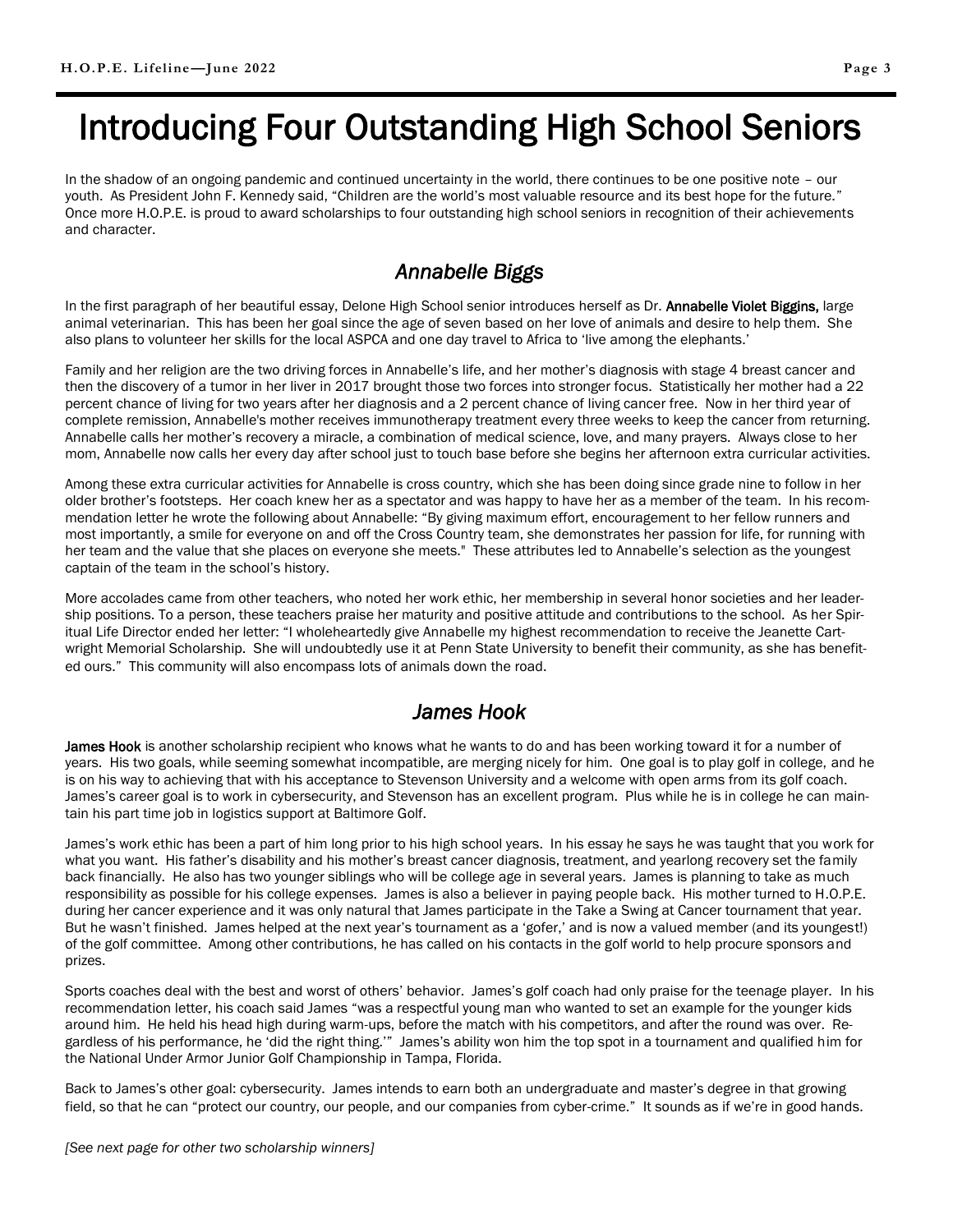## *2022 .H.O.P.E. Scholarship Winners Madison Hutchison*

Even though studies show that multitasking isn't possible, Kennard-Dale senior Maddison (Maddie) Hutchison seems to disprove that assertion. Maddie is an honors student, serves as lab intern for her chemistry teacher, participates in multiple extra-curricular activities, plays varsity soccer, and works part time at Giant. She's been accepted to West Virginia University and plans to earn a degree in forensics.

Cancer has been part of her family's life since Maddie was in fifth grade, when her mother was diagnosed with skin cancer. Surgery seemed to take care of it until Maddie was about to begin her junior year in high school, when her mother was diagnosed with stage 3B breast cancer and spent that year enduring multiple rounds of chemo, radiation, and surgeries. On top of that, she still made it to work when her disease allowed. (And she attended as many of Maddie's soccer games as she could.) This set for Maddie an example to emulate and she was determined to excel in academics and sports and even at work. Her mother was considered to be in remission in September of 2021 and is now undergoing a five-year program.

Maddie's GPA is above 4.0 thanks to the honors-level and above classes she has been taking since her freshman year. In her role as chemistry intern this year her responsibilities have included lab prep, tutoring, and even some teaching. Her chemistry class was through University of Pittsburgh. Her other classes this year include AP Statistics, also through University of Pittsburgh, AP English Composition, and Spanish V. A varsity soccer team member since her sophomore year, this year her teammates chose her as captain, and she was selected by the league to be part of the all-star team.

As with all of our scholarship winners, Maddie has become a stronger and more mature person through adversity. Her mother's strength is her model, and she wrote in her essay, "Since she was in a more severe stage of breast cancer it made me realize that I needed to be able to strive/succeed on my own and cherish the times where she could make it to my games and events." WVU is gaining a scholar and a leader.

### *William Pappas*

Sports has always been a metaphor for life, although few high school students can articulate this as well as Hereford High School senior Will Pappas. In explaining in his essay his aspiration to work in the healthcare field as a physical or occupational therapist, he used his sport, lacrosse. Will wrote, "My position in the sport of lacrosse is attack. While scoring goals is one of the main expectations of this position, assisting teammates in scoring goals is arguably more important. We are stronger as a team than as individuals. The assists I give to my patients will have greater meaning than any I have given on a field, but the field is where I learned the value of putting others before myself."

It's possible Will inherited his talent for words from his mother. During her two-year ordeal with breast cancer, she shared her story with others on Caring Bridge. She was open with her family about all aspects of her disease and it brought them all closer, so close that when she got her head shaved Will and his younger brother had pink highlights added to their hair. As the boys' highlights grew out their mom's hair grew back. Will's family is part of a close-knit community that comes together in time of need, and these friends and neighbors came to their assistance with rides, food, and support just as his family had done for others in the past. After Will talks about this in his essay he adds a quote from Audrey Hepburn: "When you grow older you will discover that you have two hands, one for helping yourself, the other for helping others."

Stellar in the classroom and a standout on the lacrosse field (and no slouch as a writer), Will also has earned accolades from his boss of three years. Will works for a moving and storage company, and his boss and vice president of the company described him as a "self-motivated, intelligent, and pleasant individual who achieves his goals on a daily basis." In addition to school, lacrosse, and work, Will is also a member of the Fellowship of Christian athletes and volunteers for community service endeavors like Moveable Feast and First Fruits Farm.

Will also volunteered in a sensory regulation program with occupational therapists that works with adults with developmental disabilities. He has been accepted to James Madison University where he plans to earn a degree in Kinesiology with a concentration in Exercise Science. Sounds like an ideal career path for this compassionate, athletic young man.



*"I feel the capacity to care is the thing which gives life its deepest significance."*

- Pablo Casals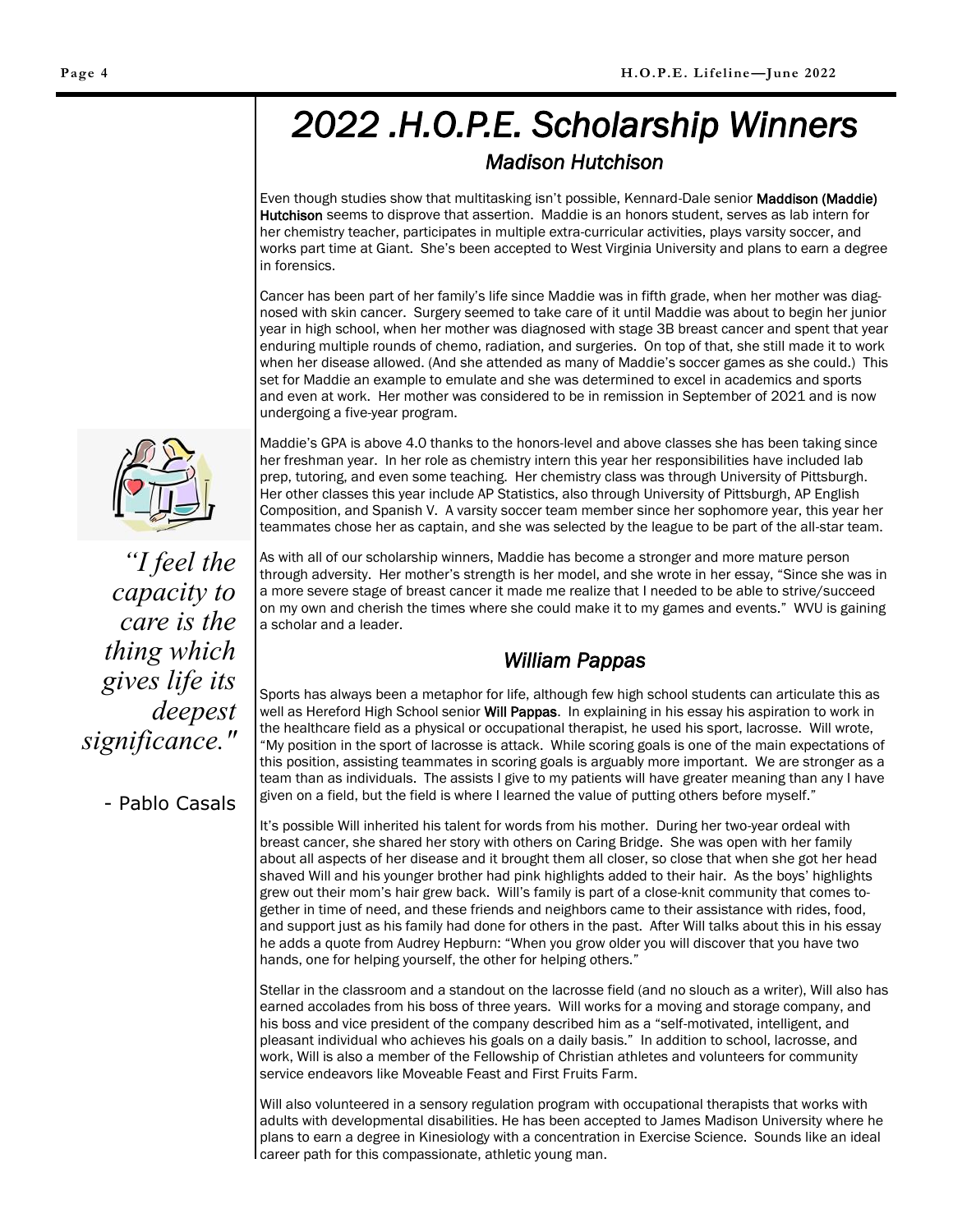June is cancer survivor month. As newsletter readers are probably aware, great strides have been made in the past decade or more in diagnosis and especially treatment. More people are surviving and living longer either cancer-free or with a handle on a chronic condition. Yet it is no surprise that the American Cancer Society recently reported that cancer diagnoses will increase this year. It estimates that nearly 2 million new cases of cancer are expected to be diagnosed and some 609,000 people will likely die from cancer in the U.S. in 2022. This is up from approximately 1.8 million new cases that likely occurred in 2021. Both figures - - for cases and deaths - - are the highest estimates made by the ACS since at least 2007.

Although the blame for this logically falls on the Covid-19 pandemic, experts say that these estimates were made based on complete data, which was only available through 2018 for cases and 2019 for deaths. Therefore the missed screenings and treatments of the past two years don't figure in this latest prediction, although they will certainly be factors in future reports.

So what are the causes of this predicted rise? Among the findings is that cases of breast cancer have been slowly increasing by about 0.5% every year. The author of the ACS report, Dr. Rebecca Siegel, an epidemiologist at the ACS, said that this rise is not because of an increase in screenings that detect the cancer but rather because more women are having fewer children later in life - - both of which are linked to an increased likelihood of breast cancer. She added that higher body weight also increases the risk of breast cancer and that increasing rates of obesity are likely a contributing factor. In addition, Black women are 40% more likely to die of breast cancer despite having lower rates than white women because minorities have traditionally had less access to high quality health care.

Still, there is some good news from the report. The risk of death from cancer overall has been declining continuously since 1991 with about 3.5 million cancer deaths avoided as of 2019. Also, cancer has become a curable or chronic disease for more Americans. Additionally, although lung cancer continues to be the leading cause of death in the U.S. - - with an estimated 350 deaths per day from lung cancer - - the three-year survival rate has increased from 21% in 2004 to 31%. Dr. Siegel said declines in smoking played a role, but the bigger factors are recent improvements in treatment and lung cancer being detected in early stages.

As always, life style is a key factor, stressing a healthy diet, regular exercise, weight control, no smoking, and low or zero alcohol consumption. But also important are cancer screenings. Dr. Siegel said, "We have a lot of effective screening tests now to prevent deaths from cancer and so, while none of these tests is perfect, being up to date and talking with your doctor about when you should screen can really help reduce your risk of dying from cancer."

# Right Around the Bend….!



Ride For H.O.P.E. Sunday, May 22. Twin Rose Charity Run, 10 am—1:30 pm. Self-guided poker run starts and ends at York Motorcycle

### Markets at Shrewsbury Booth

Saturday, June 11, The Markets at Shrewsbury, Susquehanna Trail. Attention, Quilters: We have all types of quilting supplies, including material, patterns, kits. A quilter's heaven!



Club. \$15 per person.

H.O.P.E. Golf Tournament

Saturday, August 20, Hickory Heights Golf Course. (See ad on front page.)

## *PA Farmers Market Nutrition Program Vouchers*

The York County Area Agency on Aging, in conjunction with the Pennsylvania Department of Agriculture, will distribute fruit and vegetable vouchers to qualifying seniors. This program provides \$24 in vouchers to eligible County seniors to buy fresh fruit or vegetables from participating local farm markets. Vouchers will be distributed in person or by mail.

Total gross annual 2022 household income must be at or below \$25,142 (\$2,095/month) for an individual; \$33,874 (\$2,823/month) for a two-person household; \$42,606 (\$3,550/month) for a three-person household.

Vouchers are redeemable from June 1 through November 30. Qualifying seniors must be York County residents and be 60 years of age by December 31. Recipients can use the vouchers once per the 2022 program year. Proof of age and residency are required. (PA Driver's License or PA ID is recommended.)

The application can be completed online at [https://](https://yorkcountypa.gov/images/pdf/aging/2022_SFMNP_application_5-10.pdf) [yorkcountypa.gov/images/pdf/](https://yorkcountypa.gov/images/pdf/aging/2022_SFMNP_application_5-10.pdf) [aging/2022\\_SFMNP\\_application\\_5-10.pdf](https://yorkcountypa.gov/images/pdf/aging/2022_SFMNP_application_5-10.pdf) and emailed to

the address at the end.

Distribution of vouchers will take place from 9:30 am to 11:30 am at various locations around the County. Our closest are:

- Red Lion, on Friday, June 10 (20-C Gotham Place)
- New Freedom Community Building/Senior Center on Thursday, June 23 (150 E. Main Street)
- Stewartstown Senior Center on Wednesday, July 13 (26 S. Main Street)
- Brown's Orchards on Tuesday, July 19 (8892 Susquehanna Trail South, Loganville)